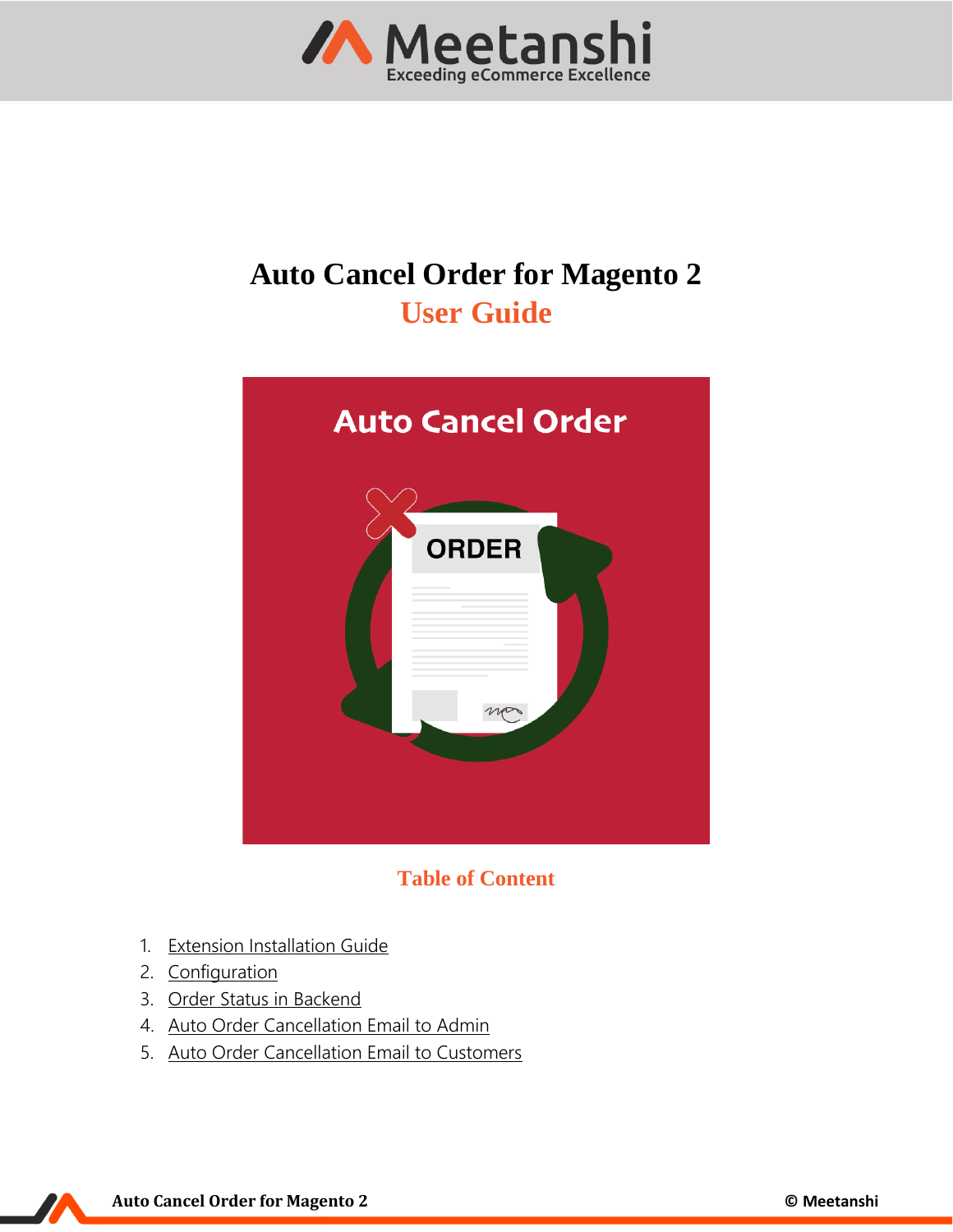

## <span id="page-1-0"></span>**1. Extension Installation**

- Create a folder structure in Magento root as app/code/Meetanshi/AutoCancel
- Download and extract the zip folder and upload our extension files to the app/code/Meetanshi/AutoCancel via FTP.
- Login to your SSH and run below commands step by step:
- o php bin/magento setup:upgrade

 o For Magento version 2.0.x to 2.1.x - php bin/magento setup:static-content:deploy o For Magento version 2.2.x & above - php bin/magento setup:static-content:deploy –f o php bin/magento cache:flush.

## <span id="page-1-1"></span>**2. Configuration**

For configuring the extension, login to Magento 2, move to **Stores** → **Configuration** → **Auto Cancel Order** where you can find various settings to enable the extension.

- **Auto Cancel Order:** Enable auto cancel order extension from here.
- **Auto Cancel Order After X Date:** Set a specific date to auto cancel orders placed on and after the date.
- **Apply on Order Status:** Select to auto cancel orders having the selected order status.
- **Apply on Payment Methods:** Select to auto cancel orders placed using the selected payment methods.
- **Duration:** Set duration after which you want to auto cancel orders of the selected payment method.
- **Units:** Specify the unit of the duration you set for the order cancellation.
- **Send Email Notification to Admin:** Set YES to send auto cancel Email notification to the admin.
- **Send Email To:** Select the admin Email receiver.
- **Admin Email Template:** Select template to send auto cancel order notification Email to admin.
- **Send Email Notification to Customer:** Set YES to send auto cancel Email notification to the customers.
- **Customer Email Template:** Select template to send auto cancel order notification Email to the customers.

**Auto Cancel Order for Magento 2 © Meetanshi**

 $\boldsymbol{Z}$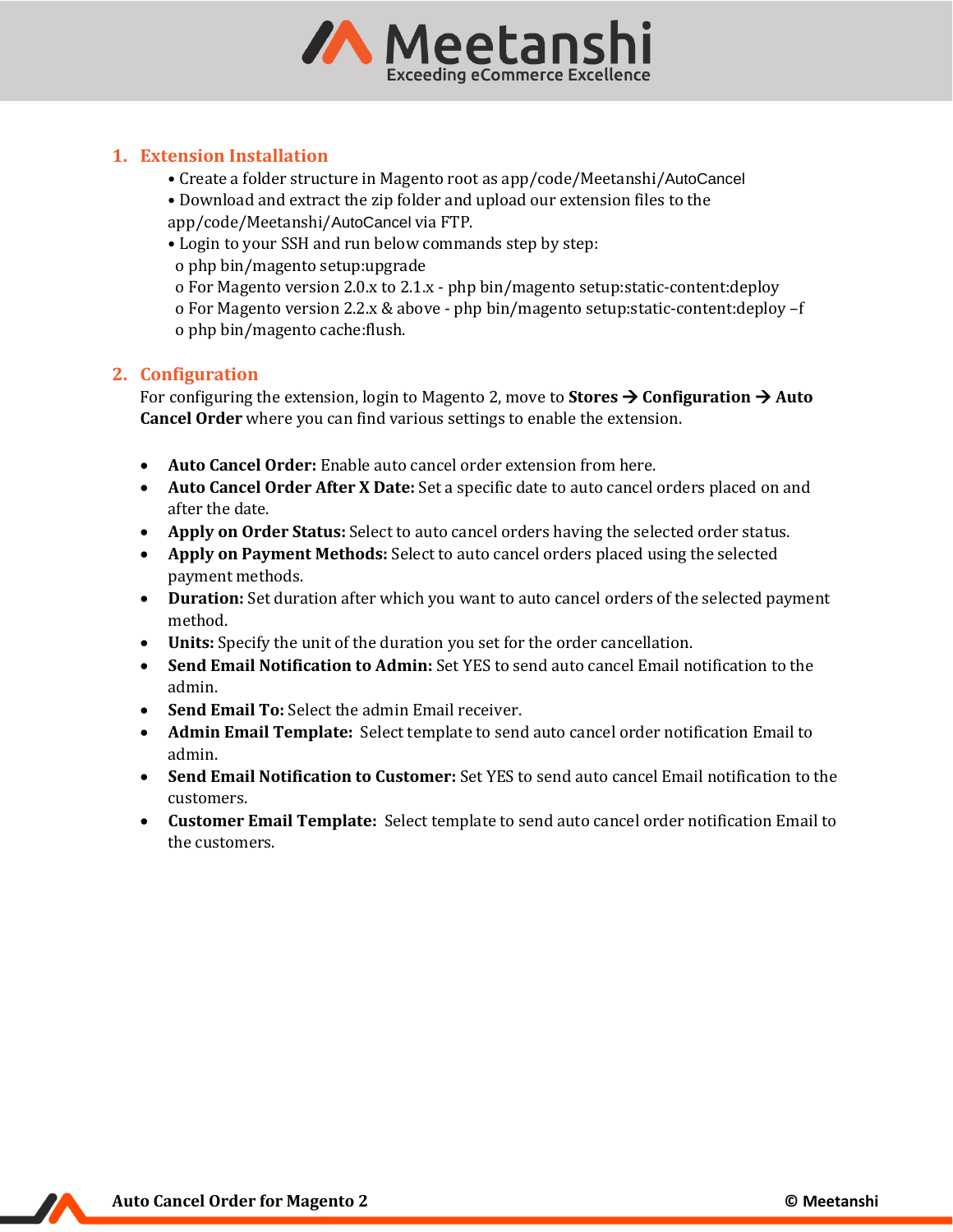

| Configuration                                                                           | Auto-Cancel-Order                                                                                                                                                                                                                                                                                                                                                                                                                                               |
|-----------------------------------------------------------------------------------------|-----------------------------------------------------------------------------------------------------------------------------------------------------------------------------------------------------------------------------------------------------------------------------------------------------------------------------------------------------------------------------------------------------------------------------------------------------------------|
| 0<br>Default Config v<br><b>Store View:</b>                                             | <b>Save Config</b>                                                                                                                                                                                                                                                                                                                                                                                                                                              |
| <b>M</b> Meetanshi<br>$\widehat{\phantom{a}}$<br>Configuration                          | $\odot$                                                                                                                                                                                                                                                                                                                                                                                                                                                         |
| <b>Auto Cancel Order</b><br><b>Auto Cancel Order</b><br>[global]                        | Enable auto cancel order<br>Enable<br>extension from here                                                                                                                                                                                                                                                                                                                                                                                                       |
| Auto Cancel Order After X Date<br>[global]                                              | Select date after which you<br>01-01-2019<br>want to auto cancel orders<br>Enter date dd-mm-yyyy e.g: 14-10-2018 to auto cancel order after specified date.                                                                                                                                                                                                                                                                                                     |
| <b>Apply on Order Status</b><br>[global]<br><b>Apply on Payment Methods</b><br>[global] | Select to auto cancel orders<br>-- Please Select --<br>having the order status<br>Pending<br><b>Pending Payment</b><br>Suspected Fraud<br><b>Payment Review</b><br>On Hold<br>Select order status to apply auto cancel orders.<br><b>Payment Method</b><br><b>Duration</b><br>Units<br>Action<br>Select payment method,<br>duration and unit to auto<br>cancel orders<br>û<br>50<br>Check / Money o<br>$\mathbf{v}$<br>Days<br>$\boldsymbol{\mathrm{v}}$<br>Add |
| Send Email Notification to Admin<br>[global]                                            | Set YES to send order cancellation<br>Yes<br>Email notification to admin                                                                                                                                                                                                                                                                                                                                                                                        |
| <b>Send Mail to</b><br>[global]                                                         | <b>General Contact</b><br>Select admin Email receiver                                                                                                                                                                                                                                                                                                                                                                                                           |
| <b>Admin Email Template</b><br>[global]                                                 | Auto Cancel Order Email Template (Default)<br>Select admin Email template<br>v.                                                                                                                                                                                                                                                                                                                                                                                 |
| <b>Send Email Notification to Customer</b><br>[global]                                  | Set YES to send order cancellation<br>Yes<br>Email notification to customers                                                                                                                                                                                                                                                                                                                                                                                    |
| <b>Customer Email Template</b><br>[global]                                              | Auto Cancel Order Customer Email Template (Default)<br>Select customer Email template<br>v,                                                                                                                                                                                                                                                                                                                                                                     |

 $\boldsymbol{M}$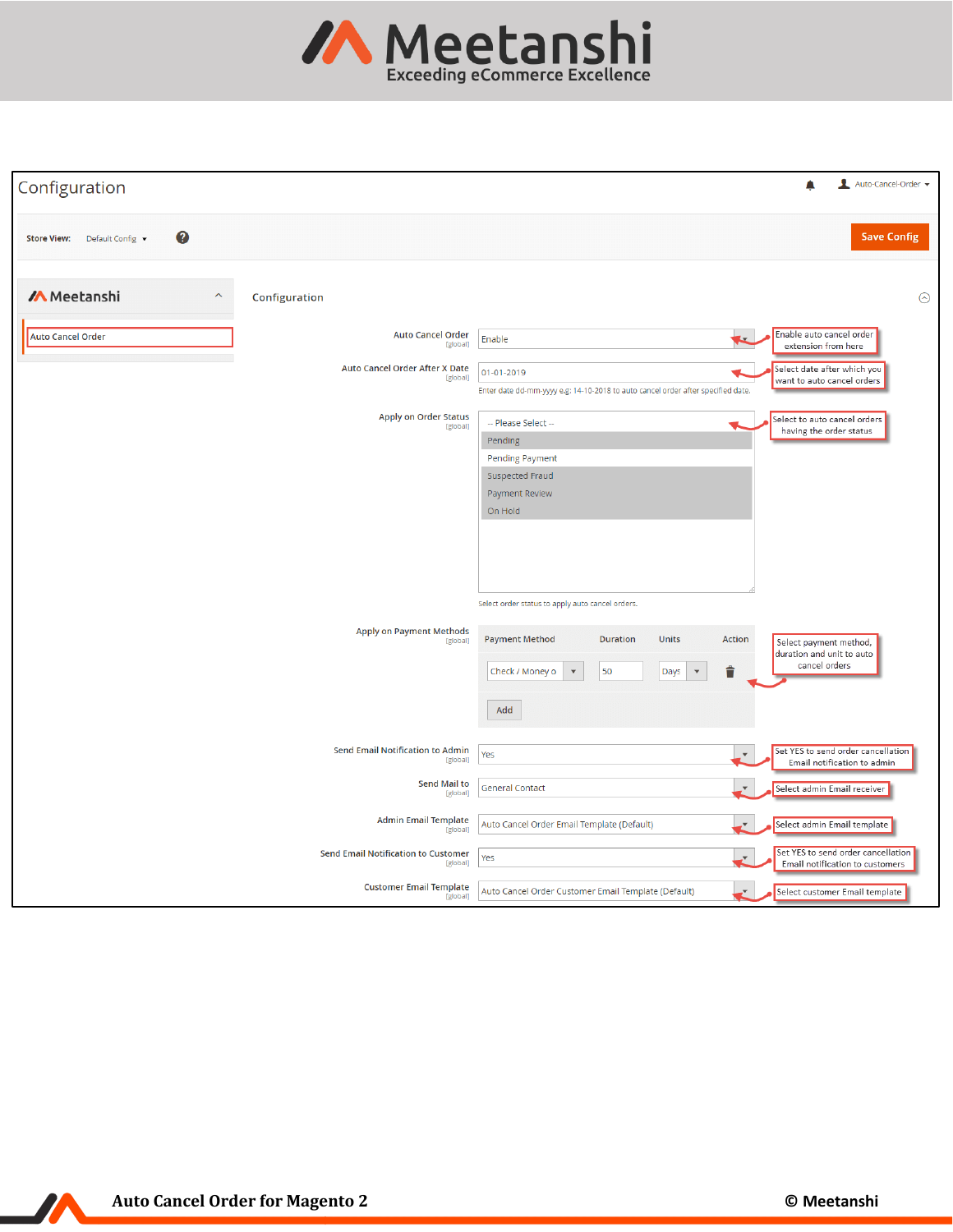

## <span id="page-3-0"></span>**3. Order Status in Backend**

Once the extension meets specified date, payment method, duration of the order placed, order statuses, it automatically cancels the orders.

#### • **Order status before auto cancellation**

| Orders                   |                   |                                                                |                                          |                        | Order status before the<br>auto order cancellation |                               |                                                                  |               | <b>13</b>     | Auto Cancel Order v<br><b>Create New Order</b>        |
|--------------------------|-------------------|----------------------------------------------------------------|------------------------------------------|------------------------|----------------------------------------------------|-------------------------------|------------------------------------------------------------------|---------------|---------------|-------------------------------------------------------|
| Actions                  | Search by keyword | $\blacktriangledown$                                           | $\alpha$<br>4 records found (1 selected) |                        |                                                    | $\blacktriangleright$ Filters | <b>O</b> Default View ▼ <b>☆</b> Columns ▼<br>20<br>$\mathbf{v}$ | per page      |               | ≛ Export ▼<br>$\rightarrow$<br>$\overline{1}$<br>of 1 |
| $\overline{\phantom{a}}$ | ID                | <b>Purchase Point</b>                                          | <b>Purchase Date</b>                     | <b>Bill-to</b><br>Name | Ship-to<br><b>Name</b>                             | <b>Grand Total</b><br>(Base)  | <b>Grand Total</b><br>(Purchased)                                | <b>Status</b> | <b>Action</b> | <b>Signifyd Guarantee</b><br><b>Decision</b>          |
| H.                       | 000000003         | Main Website<br>Main Website<br>Store<br>Default Store<br>View | Aug 31, 2018 8:51:55<br>AM               | John Doe               | John Doe                                           | \$1,005.00                    | \$1,005.00                                                       | Pending       | View          |                                                       |

### • **Order status after auto cancellation**

| Orders                                                                       |                                                                |                            |                               | Auto Cancel Order v<br>П<br><b>AB</b><br>Auto cancellation of the order |                              |                                   |               |                                                                                                  |                                              |  |
|------------------------------------------------------------------------------|----------------------------------------------------------------|----------------------------|-------------------------------|-------------------------------------------------------------------------|------------------------------|-----------------------------------|---------------|--------------------------------------------------------------------------------------------------|----------------------------------------------|--|
|                                                                              |                                                                |                            |                               |                                                                         |                              |                                   |               |                                                                                                  | <b>Create New Order</b>                      |  |
| Q<br>Search by keyword<br>4 records found<br>Actions<br>$\blacktriangledown$ |                                                                |                            |                               | Filters<br>$\blacktriangledown$<br>20<br>$\parallel$ per page           |                              |                                   |               | Default View v   $\bigcirc$ Columns v  <br>▲ Export ▼<br>$\rightarrow$<br>$\overline{1}$<br>of 1 |                                              |  |
| □▼<br>ID                                                                     | <b>Purchase Point</b>                                          | <b>Purchase Date</b>       | <b>Bill-to</b><br><b>Name</b> | Ship-to<br><b>Name</b>                                                  | <b>Grand Total</b><br>(Base) | <b>Grand Total</b><br>(Purchased) | <b>Status</b> | <b>Action</b>                                                                                    | <b>Signifyd Guarantee</b><br><b>Decision</b> |  |
| 000000003                                                                    | Main Website<br>Main Website<br>Store<br>Default Store<br>View | Aug 31, 2018 8:51:55<br>AM | John Doe                      | John Doe                                                                | \$1,005.00                   | \$1,005.00                        | Canceled      | View                                                                                             |                                              |  |

 $\boldsymbol{N}$